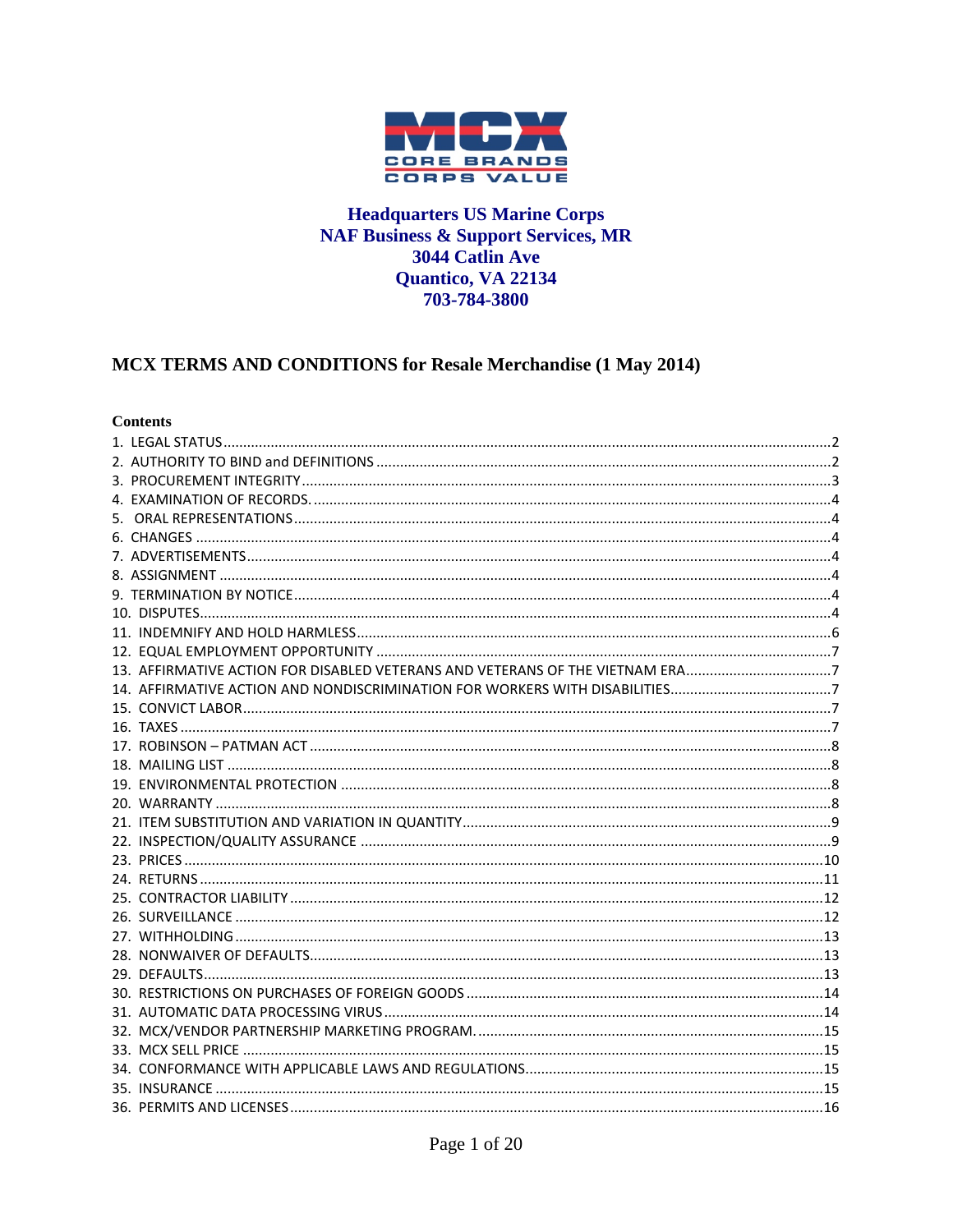<span id="page-1-0"></span>**1. LEGAL STATUS**. The Marine Corps Exchange (MCX), including its offices, individual exchanges and overseas exchange system, is an activity of the Marine Corps Community Services (MCCS) and Headquarters Marine Corps, NAF Business and Support Services Division (MR), is an integral part of the Department of Defense, and is a nonappropriated fund instrumentality (NAFI) of the United States (U.S.) Government. MCX contracts are U.S. contracts; however, they do not obligate appropriated funds of the United States except for a judgment or a compromise settlement in suits brought under the provision of the Contract Disputes Act (41 USC 601-613), in which event MCX will reimburse the U.S. Government (31 USC 1304[c]). MCX procurement is governed by Department of Defense Instruction (DODI) 4105.71 available at<http://www.dtic.mil/whs/directives/corres/pdf/410571p.pdf> and Marine Corps Order P7010.20 available at

[http://www.marines.mil/news/publications/Documents/MCO%20P7010.20.pdf.](http://www.marines.mil/news/publications/Documents/MCO%20P7010.20.pdf) (NOTE: The Federal Acquisition Regulation [FAR] published pursuant to the Office of Federal Procurement Policy Act of 1974, as amended, applies to procurements with appropriated funds. It does not apply to MCX procurement except for those provisions of the FAR that have been administratively adopted by MCX.)

<span id="page-1-1"></span>**2. AUTHORITY TO BIND and DEFINITIONS**. As used throughout this contract, the following terms shall have the meaning set out below:

a. "MR" identifies the NAF Business and Support Services Division, Headquarters, United States Marine Corps. "MCCS" identifies United States Marine Corps Community Services activities. "MCX" identifies the Marine Corps Exchange.

b. "Contract" identifies this contract or any modification thereto.

c. "Contracting Officer" is any person, including buyers, granted authority in writing to act on behalf of MCX to execute, administer, modify and terminate, and take other actions relating to contracts, purchase orders, or other agreements. It includes said contracting officer's successor or successors. (NOTE: Only the contracting officer may waive or change contract terms; impose additional contract requirements, issue cure, show cause, or termination notices; or render final decisions according to contract terms.) Other MCCS and government officials who are by virtue of their positions concerned with the administration and operation of this contract may take certain administrative actions in behalf of the contracting officer. These officials may conduct inspections, process and collect contract payments, make administrative decisions, and perform other duties of an administrative nature. All questions concerning the authority of other MCCS or government officials should be referred to the contracting officer.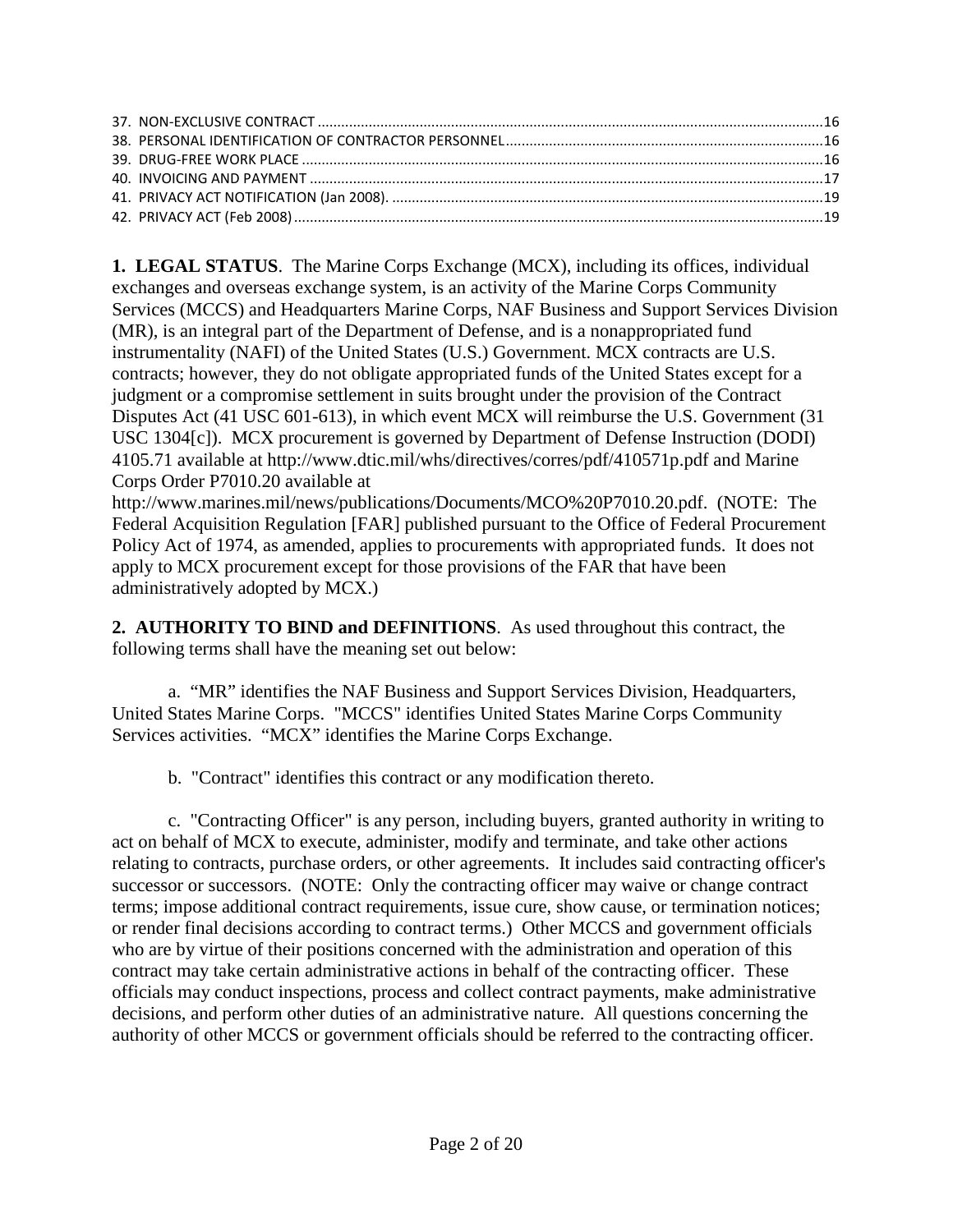d. "Contractor" means the vendor, individual, partnership, corporation, or other entity which is a party to this contract and who is responsible for all actions, performance and work thereunder, to include that of any subcontractor.

# <span id="page-2-0"></span>**3. PROCUREMENT INTEGRITY**

a. By submission of an offer or performance of this contract, the offeror or contractor certifies with respect to this MCX purchase action:

(1) That no discussion, offer or promise of future employment or business opportunity has nor will be made to MCX civilian or military personnel who personally and substantially participate in the purchase action;

(2) That no offer, promise or gift of any gratuity, entertainment, money, or other thing of value has nor will be made to any MCX civilian or military personnel or any other employee of the U.S. Government or member of their family or household;

(3) That no information proprietary to other offerors or other purchasing information (offeror list, prices offered, technical evaluations or rankings, etc.) is sought or obtained until it is available to the public under MCX procedure.

(4) That no person or selling agency has been employed or retained to secure this contract for a commission, percentage, brokerage or contingent fee except bona fide employees or bona fide established commercial selling agencies retained by the contractor for the purpose of securing business.

b. Contractor certifies that no gratuities (entertainment, gifts, money, kickbacks or other thing of value) were nor will be solicited or accepted by the contractor, or any contractor representative, from any subcontractor or subcontractor representative, for the purpose of obtaining or rewarding favorable treatment in connection with this contract or any subcontract under it.

c. Contractor will report in writing to the Director, Loss Prevention Division, any possible violation of this clause when there are reasonable grounds to believe a violation may have occurred. The contractor will cooperate fully with any federal agency investigation of a possible violation of this clause.

d. For breach of any of these certifications, MCX may terminate this contract for default, and or deduct from amounts due under this or other contracts, or charge contractor for, the total value of any contingent fee, gratuity or kickback or other loss to MCX arising out of the breach.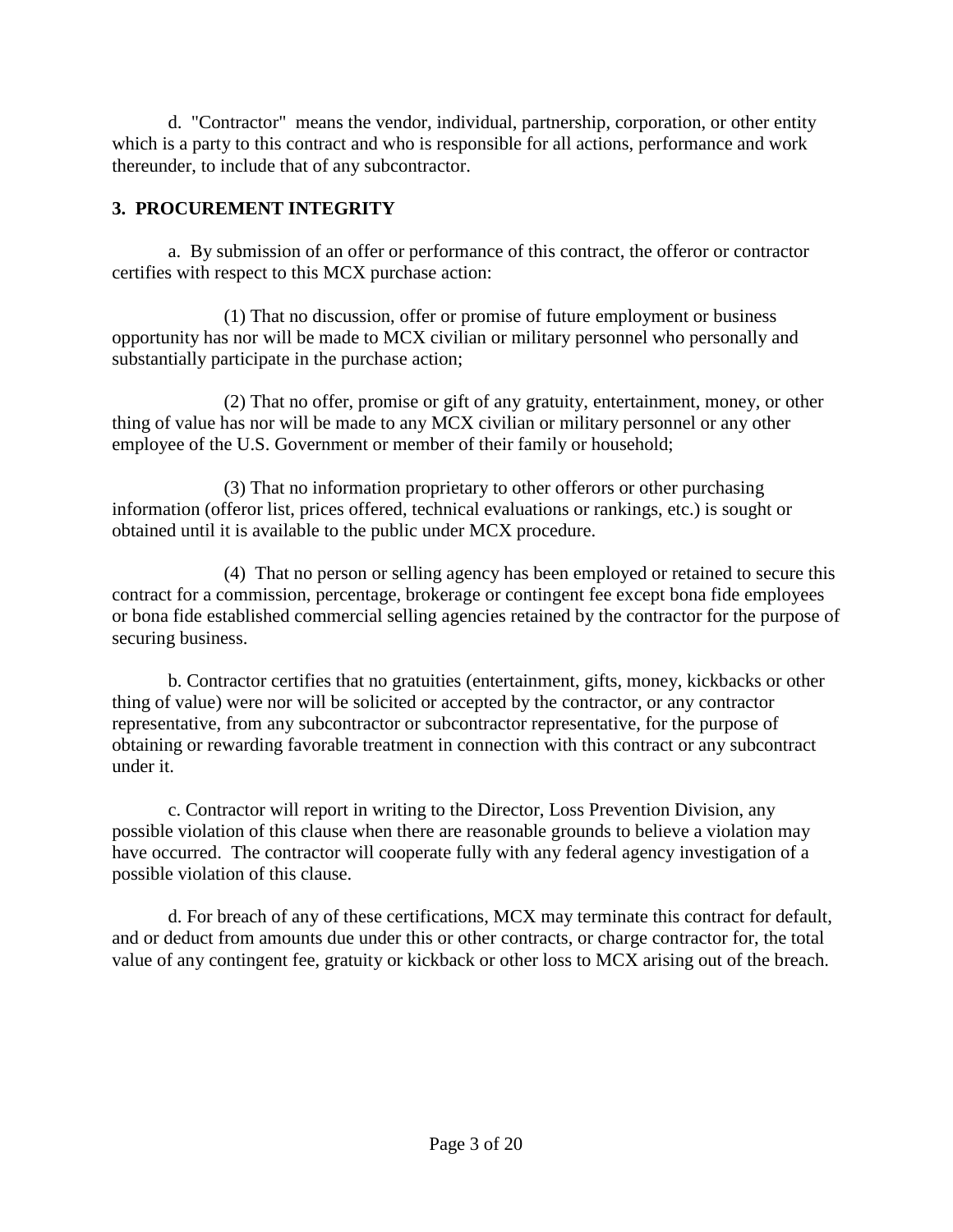<span id="page-3-0"></span>**4. EXAMINATION OF RECORDS**. The Contractor agrees that the Contracting Officer or his duly authorized representative shall have the right to examine and audit the books and records of the Contractor directly pertaining to the contract during the period of the contract and until the expiration of three (3) years after final payment under the contract. The Contractor agrees to include this clause in all subcontracts.

<span id="page-3-1"></span>**5. ORAL REPRESENTATIONS**. The written purchase order or contract includes the entire agreement between the parties. MCX will not be bound by any oral or written representation not included in the written purchase order or contract or a change or amendments thereto. MCX will not be bound by any terms on Contractor forms or letter unless such terms are specifically agreed to and incorporated in the purchase order or contract and signed by the Contracting Officer.

<span id="page-3-2"></span>**6. CHANGES**. The Contracting Officer may at any time, by a written order, make changes within the general scope of the contract, in any one or more of the following: (a) drawings, designs, or specifications when the supplies to be furnished are to be specially manufactured for MCX in accordance with such drawings, designs, or specifications; (b) time of delivery; (c) place of delivery; or (d) method of shipment or packing. If any such change causes an increase or decrease in the cost of performing this contract, the Contracting Officer shall make an equitable adjustment in the contract price and the contract shall be modified in writing accordingly. Any claim by Contractor for adjustment under this clause must be asserted no later than 30 days from the date of receipt by the Contractor of the notification of change. Claims for constructive changes to the contract will not be considered.

<span id="page-3-3"></span>**7. ADVERTISEMENTS.** The contractor will not represent in any manner, expressly or by implication, that products purchased under this contract are approved or endorsed by any element of the United Sates Government. Any contractor advertisement, including cents off coupon, which refers to MCX will contain a statement that MCX neither paid nor sponsored the advertisement, in whole or in part.

<span id="page-3-4"></span>**8. ASSIGNMENT.** Contractor shall not assign its rights or delegate its obligations under this contract without the prior written consent of the Contracting Officer.

<span id="page-3-5"></span>**9. TERMINATION BY NOTICE**. Either party may terminate any and all performance under an individual purchase order, provided such notice is given not less than thirty (30) calendar days before performance is required. Notice must be given in writing, to include electronic mail.

# <span id="page-3-6"></span>**10. DISPUTES**

a. This contract is subject to the Contract Disputes Act of 1978 (41 U.S.C. 601-613). Except as provided in the Act, all disputes arising under or relating to this contract will be resolved under this clause.

b. "Claim" as used in this clause means a written demand or written assertion by one of the contracting parties seeking the payment of money in a sum certain or other relief arising under or relating to this contract. A voucher, invoice, or other routine request for payment that is not in dispute when submitted is not a claim under this clause.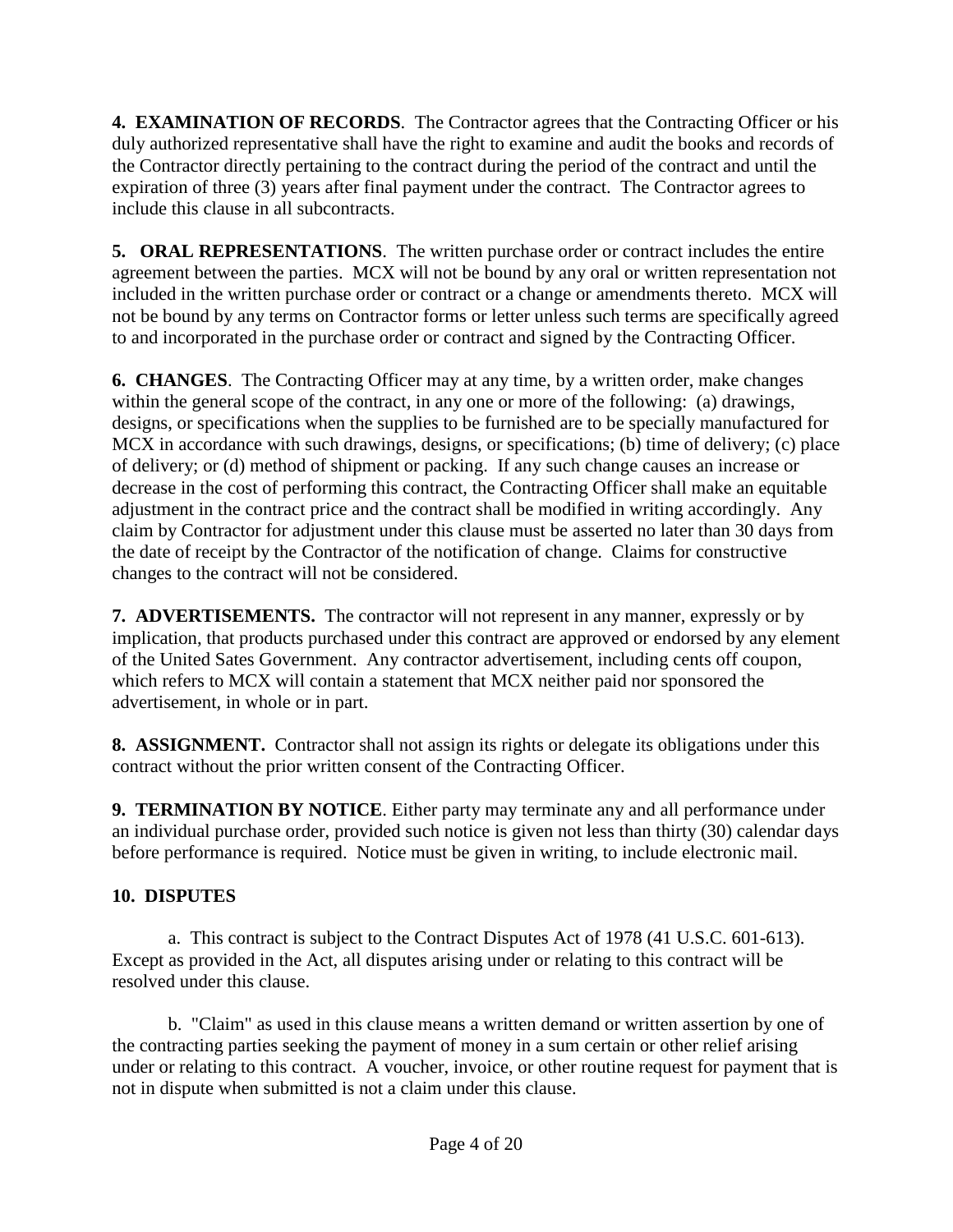c. Contractor must submit any request for monetary or other relief relating to this contract in writing to the Contracting Officer. The request must specify the amount of money or the other relief requested and include all supporting data. In addition, with the request or any amendment thereto, Contractor must submit a signed certificate reading as follows:

"I certify that this request and any ensuing claim are made in good faith, that the supporting data are accurate and complete to the best of my knowledge and belief, and that any amount requested accurately reflects the amount for which Contractor believes MCX is liable.

> \_\_\_\_\_\_\_\_\_\_\_\_\_\_\_\_\_\_\_\_\_\_\_\_\_\_\_\_\_\_\_\_\_\_\_\_\_\_\_\_\_\_\_\_\_\_\_\_\_\_\_\_\_\_\_\_\_ (Signature of Individual Authorized to Bind Contractor)"

#### (NOTE: SUBMISSION OF FALSE CLAIMS IS A VIOLATION OF FEDERAL LAW AND MAY RESULT IN CIVIL AND OR CRIMINAL PENALTIES).

d. Contractor's request for payment of money or other relief is not a "claim" until:

(1) A written request has been received by the Contracting Officer complying fully with subparagraph "c" above,

(2) A dispute arises between the parties after a reasonable time for review and disposition, and

(3) Contractor requests the Contracting Officer to issue a final decision.

e. Contractor's request for a contract modification or for relief that is discretionary with the Contracting Officer will not be considered a "claim."

f. All disputed claims relating to this contract will be decided by the Contracting Officer, who will issue a written Final Decision and mail or otherwise furnish a copy thereof to Contractor. The Contracting Officer's decision will be final and conclusive unless:

(1) Within 90 days from the date of Contractor's receipt of the Contracting Officer's Final Decision, Contractor mails or otherwise furnishes the Contracting Officer a written appeal (two copies) addressed to the Armed Services Board of Contract Appeals (ASBCA); or

(2) Within 12 months from the date of Contractor's receipt of the Contracting Officer's Final Decision, Contractor brings an action in the United States Court of Federal Claims.

g. The decision of the ASBCA is final and conclusive except: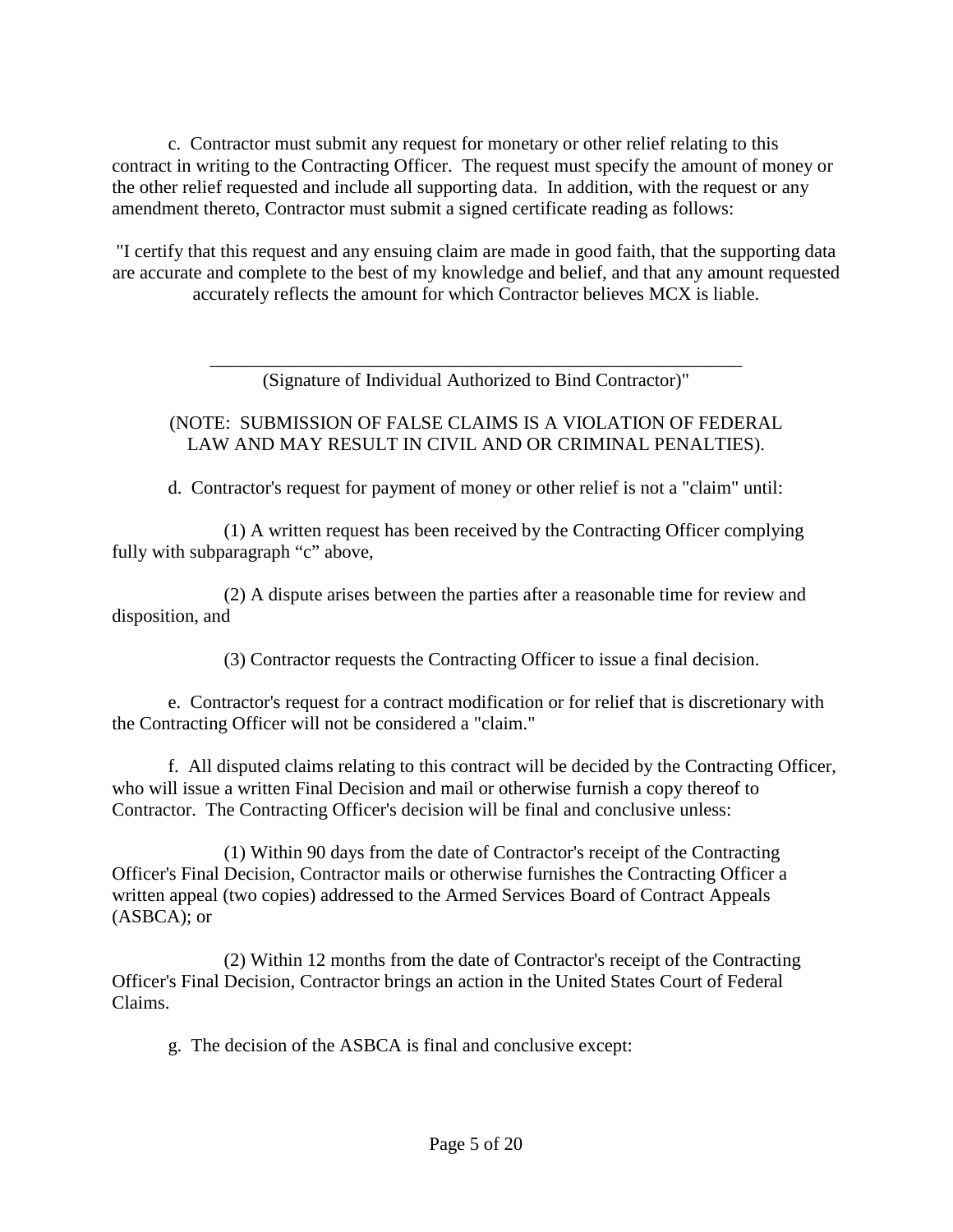(1) Contractor may appeal such a decision to the United States Court of Appeals for the Federal Circuit within 120 days of receipt of a copy of the decision of the ASBCA.

(2) MCX, MR, or MCCS may transmit the decision of the ASBCA to the United States Court of Appeals for the Federal Circuit for judicial review within 120 days from the date of MCX, MR, or MCCS' receipt of a copy of the decision of the ASBCA.

(3) ASBCA decisions made under the Board's small claims (expedited) procedures (\$50,000 or less) may be set aside only in case of fraud. In all other cases, the ASBCA decisions on questions of fact may be set aside only where the decisions are fraudulent, arbitrary, capricious, or so grossly erroneous as to necessarily imply bad faith, or if such decisions are not supported by substantial evidence. The decisions of the ASBCA on any questions of law will not be final or conclusive as to the United States Court of Appeals for the Federal Circuit.

h. Pending final resolution on any request for relief, disputed claim, appeal, or action, related to this contract, Contractor will proceed diligently with the performance of this contract and will comply with the Contracting Officer's decisions.

i. If Contractor cannot support any part of its claim as a result of fraud or misrepresentation of fact, then, in addition to other remedies or penalties provided for by law, Contractor will pay MCX, MR, or MCCS an amount equal to the unsupported part of the claim plus all MCX, MR, or MCCS costs attributable to reviewing that part of the claim.

# <span id="page-5-0"></span>**11. INDEMNIFY AND HOLD HARMLESS**

a. Contractor shall indemnify, hold harmless and defend MCX, MR, and MCCS and all other agencies and instrumentalities of the United States, their agents, representatives, employees and customers from any and all suits, judgments and claims, including those established by or pursuant to court decisions, to international agreements, or duly promulgated regulations of the United States Government, and all charges and expenses incident thereto which arise out of or in connection with:

(1) The alleged or established violation, infringement, or claim of any patent, copyright or trademark rights or any other misuse of Intellectual Property asserted by any third party with regard to items or services provided by Contractor;

(2) Loss, death, damage or injury alleged or established to have arisen out of or in connection with products, services, or equipment provided by Contractor, unless such loss, death, damage, or injury was caused by or resulted solely from the acts or omissions of MCX, MR, MCCS, its agents, representatives, or employees.

(3) Any loss, death, damage, or injury alleged or established to have arisen out of or in connection with any other acts or omissions of the Contractor, the Contractor's subcontractors, representatives, agents, or employees.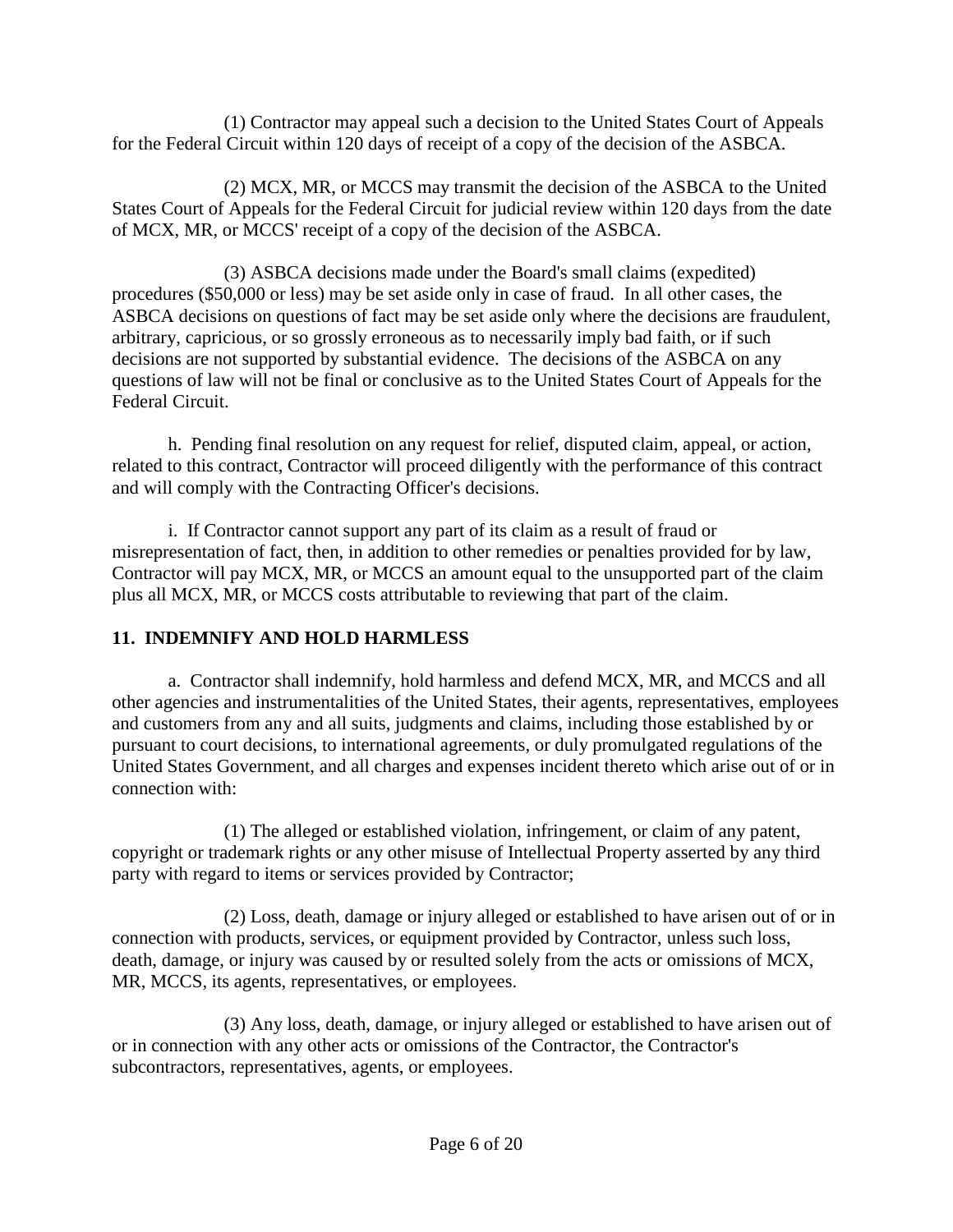b. MCX, MR, and MCCS will give Contractor notice and an opportunity to defend.

# <span id="page-6-0"></span>**12. EQUAL EMPLOYMENT OPPORTUNITY**

a. The contractor agrees to comply with regulations of the Department of Labor contained in Title 41, Code of Federal Regulations, Chapter 60, which are incorporated by reference.

b. Orders during a calendar year in the amount of \$1,000,000 or more will not be made unless the contractor, and each first-tier subcontractor which will receive a subcontract of \$1,000,000 or more, are found on the basis of a review to be in compliance with the Equal Employment Opportunity regulations of the Department of Labor.

<span id="page-6-1"></span>**13. AFFIRMATIVE ACTION FOR DISABLED VETERANS AND VETERANS OF THE VIETNAM ERA.** If orders during a calendar year equal or exceed \$10,000 and are not otherwise exempt, the contractor agrees to comply with the regulations of the Department of Labor and the Office of Federal Contract Compliance Program, and the Affirmative Action Clause as set out in Title 41, code of Federal Regulations, Part 60-250, which are incorporated herein by reference.

# <span id="page-6-2"></span>**14. AFFIRMATIVE ACTION AND NONDISCRIMINATION FOR WORKERS WITH**

**DISABILITIES**. If orders during a calendar year equal or exceed \$2,500 and are not otherwise exempt, the contractor agrees to comply with the regulations of the Department of Labor and the Affirmative Action clause as set out in Title 41, Code of Federal Regulations, par 60-741, which are incorporated herein by reference.

<span id="page-6-3"></span>**15. CONVICT LABOR**. In connection with the performance of work under this contract, the contractor agrees not to employ any person undergoing sentence of imprisonment except as provided by Public law 89-176, September 10, 1965 (18 USC 4082[c][2]) and Executive Order 11755, December 29, 1973, as amended by Executive Order 12608, September 9, 1987.

<span id="page-6-4"></span>**16. TAXES.** The contractor assumes complete and sole liability for all federal, state and local taxes applicable to the property, income and transactions of the contractor. The prices charged MCX will be deemed to include all applicable taxes. The prices charged will not include any amount for taxes that are not applicable:

- a. Because of MCX legal status as an instrumentality of the United States Government.
- b. Because of MCX immunity from direct state or local taxation; or
- c. Because of federal state or local tax exemptions for sales to the Federal Government;
- d. Otherwise, such as items purchased for export.

It will be the sole responsibility of the contractor to explain, to the reasonable satisfaction of the contracting officer, the applicability and amount of any taxes that they have included in the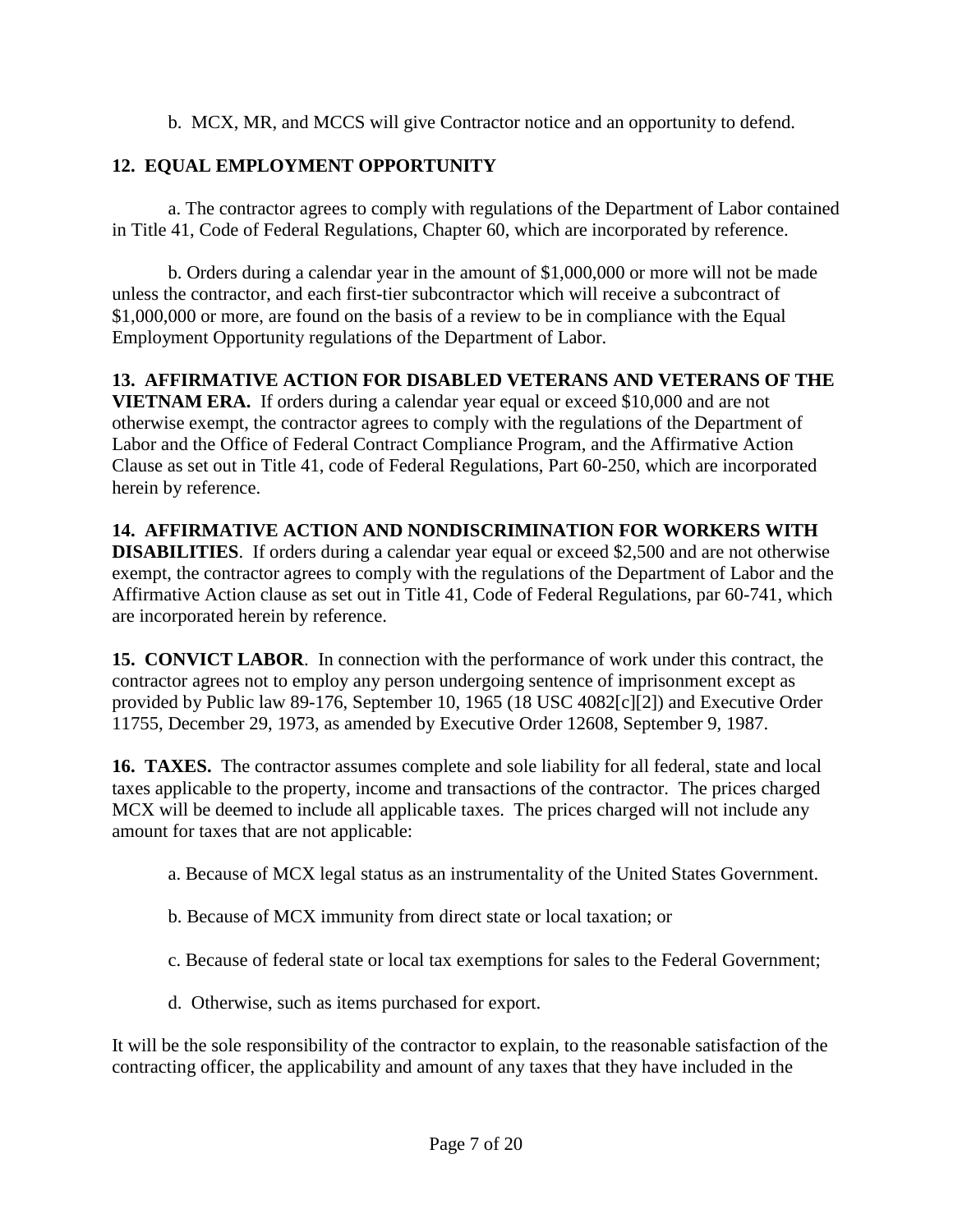prices charged. The contracting officer, upon request, will furnish additional documentation to support tax exemptions if required by an appropriate tax authority.

# <span id="page-7-0"></span>**17. ROBINSON – PATMAN ACT**

a. MCX is a Nonappropriated Fund instrumentality of the U.S. Government, HQMC, NAF Business and Support Services Division, performing governmental functions, and partakes of all the immunities of the U.S. Government.

b. The Robinson-Patman Act makes it unlawful to discriminate in price between different purchasers if it may substantially lessen competition or create a monopoly. Inquiries are often received after contractors are requested by MCX to offer prices as favorable as or better than those offered to their other customers. The Robinson- Patman Act does not apply to sales to MCX or other element of the U.S. Government. Contractors may legally offer MCX prices more favorable than they offer to other customers. Neither the offer by the contractor nor the acceptance by MCX is a violation of the Robinson-Patman Act.

<span id="page-7-1"></span>**18. MAILING LIST**. Under no conditions will contractor sell or otherwise disseminate name and address information on MCX customers to other persons or firms. The contractor agrees to restrict its use of such information to the performance of this contract.

<span id="page-7-2"></span>**19. ENVIRONMENTAL PROTECTION**. The Contractor will comply with all applicable Environmental Protection laws and regulations.

<span id="page-7-3"></span>**20. WARRANTY.** Contractor warrants that:

a. The items furnished will be merchantable and fit and sufficient for the use intended. "Seconds," "imperfect," or "irregulars," as those terms are normally understood in the trade, will be accepted only when specifically required in the contract. This warranty will survive MCX acceptance of the items and is in addition to other warranties of additional scope given to MCX by the contractor. Any warranty given by the contractor will be a least as good as the warranty offered to other agencies and instrumentalities of the United States.

b. The items or service furnished are covered by the most favorable warranties the contractor gives to any customer for such items or services, and that the rights and remedies provided in the contractor's warranties are in addition to and do not limit any rights afforded to MCX by any other clause of this contact.

c. Where applicable, U.S. made items furnished under this contract are manufactured in accordance with Underwriter's Laboratories, Inc. (U.L.) standards or equivalent. If manufactured overseas, items furnished must meet the U.L. standards or equivalent or more stringent overseas standards. The applicable items or component items, regardless of where manufactured, must carry the appropriate U.L. or equivalent seal or listing mark.

d. Item warranty, packing, and packaging will comply with all contract terms and all laws, rules, and regulations applicable to delivery for domestic resale.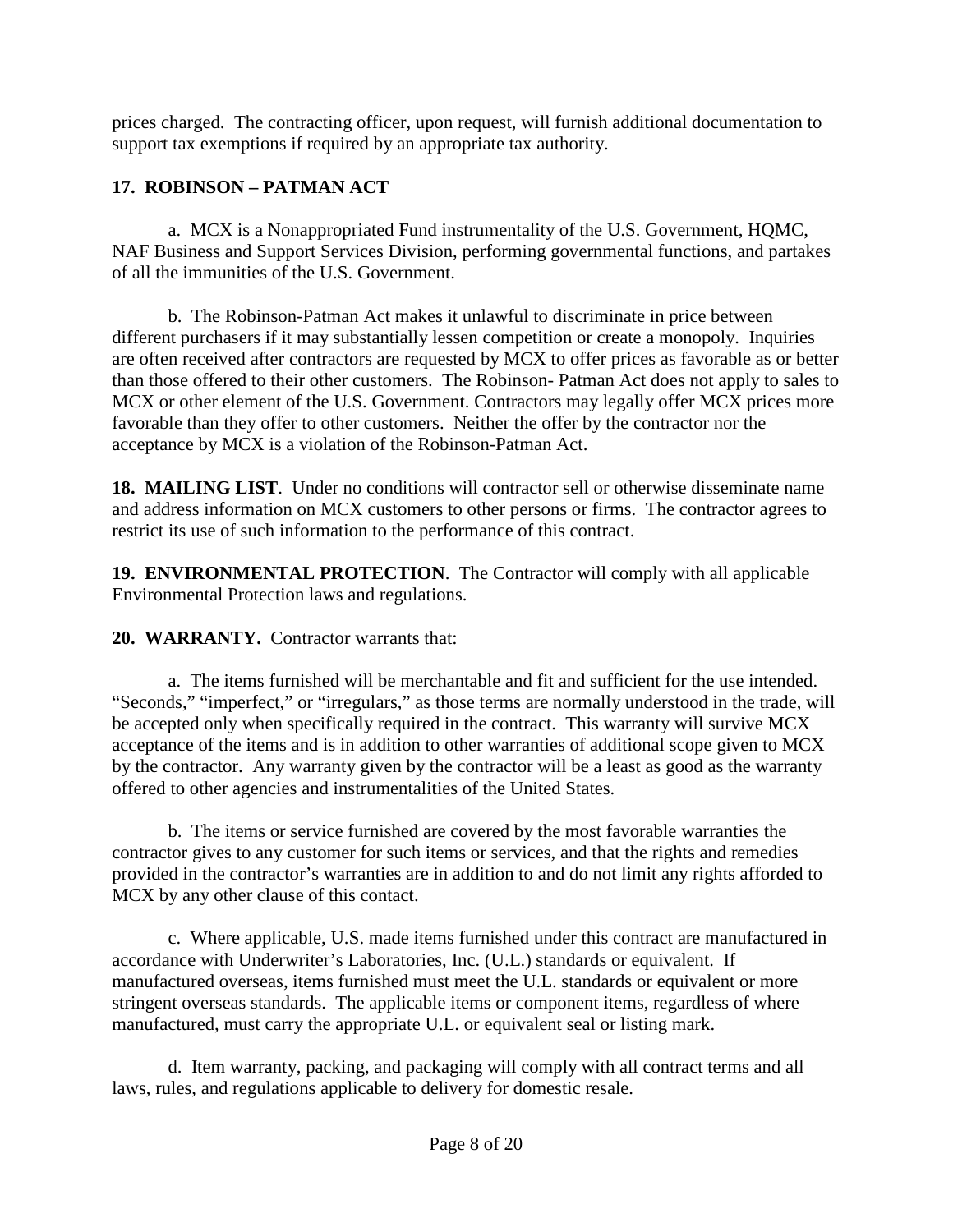<span id="page-8-0"></span>**21. ITEM SUBSTITUTION AND VARIATION IN QUANTITY**.No substitution or variation in the quantity of any item called for by this contract will be accepted unless authorized by the contracting officer.

#### <span id="page-8-1"></span>**22. INSPECTION/QUALITY ASSURANCE**

a. Contractor will maintain an in-process and end-item quality control program to ensure MCX shipments do not include defective/nonconforming items. MCX reserves the right to review and evaluate the program. Review and evaluation may include in-process inspections and initial pilot lot inspections as deemed appropriate at contractor's or subcontractor's facility.

b. Items furnished under this contract are subject to inspection and test at all reasonable times, to include verification inspection, and at all reasonable places including but not limited to the manufacturing or assembly plant, shipping point, depot, and the using or selling activity. MCX may, at its option, inspect in accordance with any commercial or military inspection procedure.

c. If items purchased are defective/nonconforming, the contacting officer may take any of the following actions:

(1) Prior to acceptance - the contracting officer may:

(a) Reject items and return them to contractor.

(b) Reject items and require the contractor to repair or replace them in a reasonable specified time;

(c) Accept the items at an equitable adjustment in price as determined by the contracting officer.

(2) After acceptance - the contracting officer may revoke acceptance and proceed under (1) above.

d. If lots furnished are defective/nonconforming, the contracting officer may take any of the following actions:

(1) Prior to acceptance - the contracting officer may:

(a) Reject and return the lot to contractor.

(b) In lieu of rejection, screen (100%inspect) the items; items meeting contract requirement will be accepted; defective/nonconforming items will be treated as indicated in "c" above;

(c) Reject the lot and require contractor to screen all items and repair or replace defective/nonconforming items will be treated as indicated in "c" above;

(d) Accept the lot and have the items repaired for contractor's account; or

(e) Accept the lot at an equitable adjustment in price as determined by the contracting officer.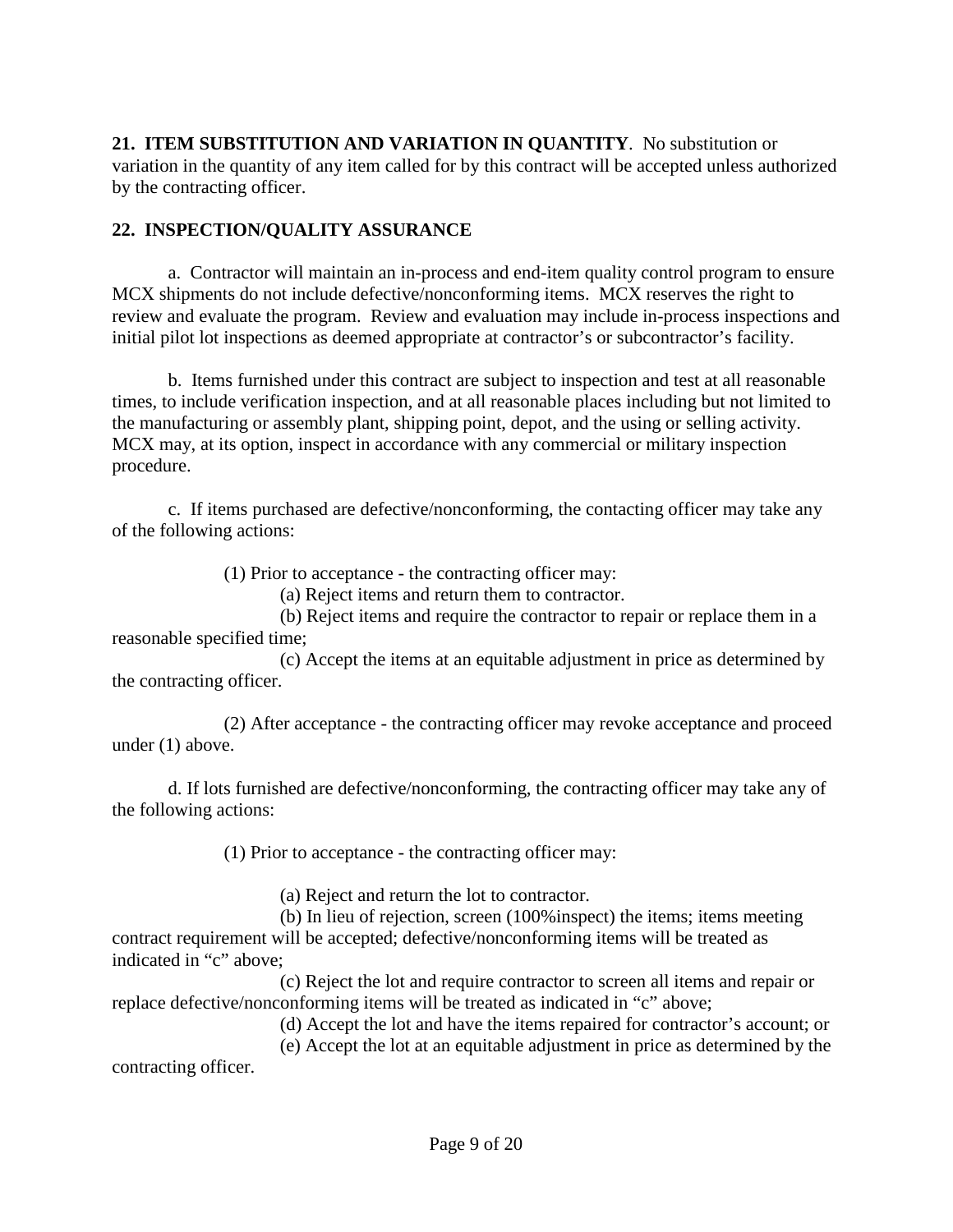(2) After acceptance - the contracting officer may:

(a) Revoke acceptance for any reasonable lot (group of items available for inspection) and proceed as in d. (1) above; or

(b) Revoke acceptance of items and proceed as in "c" above for rejected items.

e. If items/lots are shipped/delivered late, the contracting officer may:

(1) Reject the items/lots and return them to contractor; or

(2) Accept the items/lots at an equitable adjustment in price.

(3) If it is necessary to cover in part or totally because of late shipment/delivery, the contracting officer may include costs of cover in determining the equitable adjustment even though the contract has not been terminated.

f. Exercising of any of the options in the INSPECTION/QUALITY ASSURANCE paragraph, will not preclude action under other clauses of the contract (e.g., Defaults, Returns, etc.) or in accordance with general provisions of law.

g. Invoices, for due dating and prompt payment discount qualifying purposes, will be considered received on the date inspection is completed.

# <span id="page-9-0"></span>**23. PRICES**

a. Contractor warrants that during this contract, the net price to MCX (considering unit price, discounts, allowances, co-op advertising, rebates, and other terms and conditions) for each item purchased will be as favorable as, or better than, the price the item is being sold by contractor, to other customers under the same or similar conditions and in the same general geographical area pursuant to agreements made during the same period. In the event contractor subsequently agrees to sell the item to another customer at a lower price, contractor is obligated to promptly offer the lower price, in writing, to the contracting officer. If requested by the contracting officer, the contractor will provide evidence (invoices, price lists, etc. of recent sales to other customers) to establish that the price meets the warranty.

b. In the event contractor subsequently extends special offers (e.g., VPR's, rebates, coupons) or other special terms to other customers, the contractor is obligated to promptly extend them, under the same conditions, in writing, to the MCX contracting officer. If the contracting officer accepts, contractor's obligation under subparagraph a., and this subparagraph, will be to provide a net price as favorable as the terms (as set forth in subparagraph a. and herein) extended to other customers. The contracting officer's written acceptance of a contractor's special offer need not be in the form of a contract modification.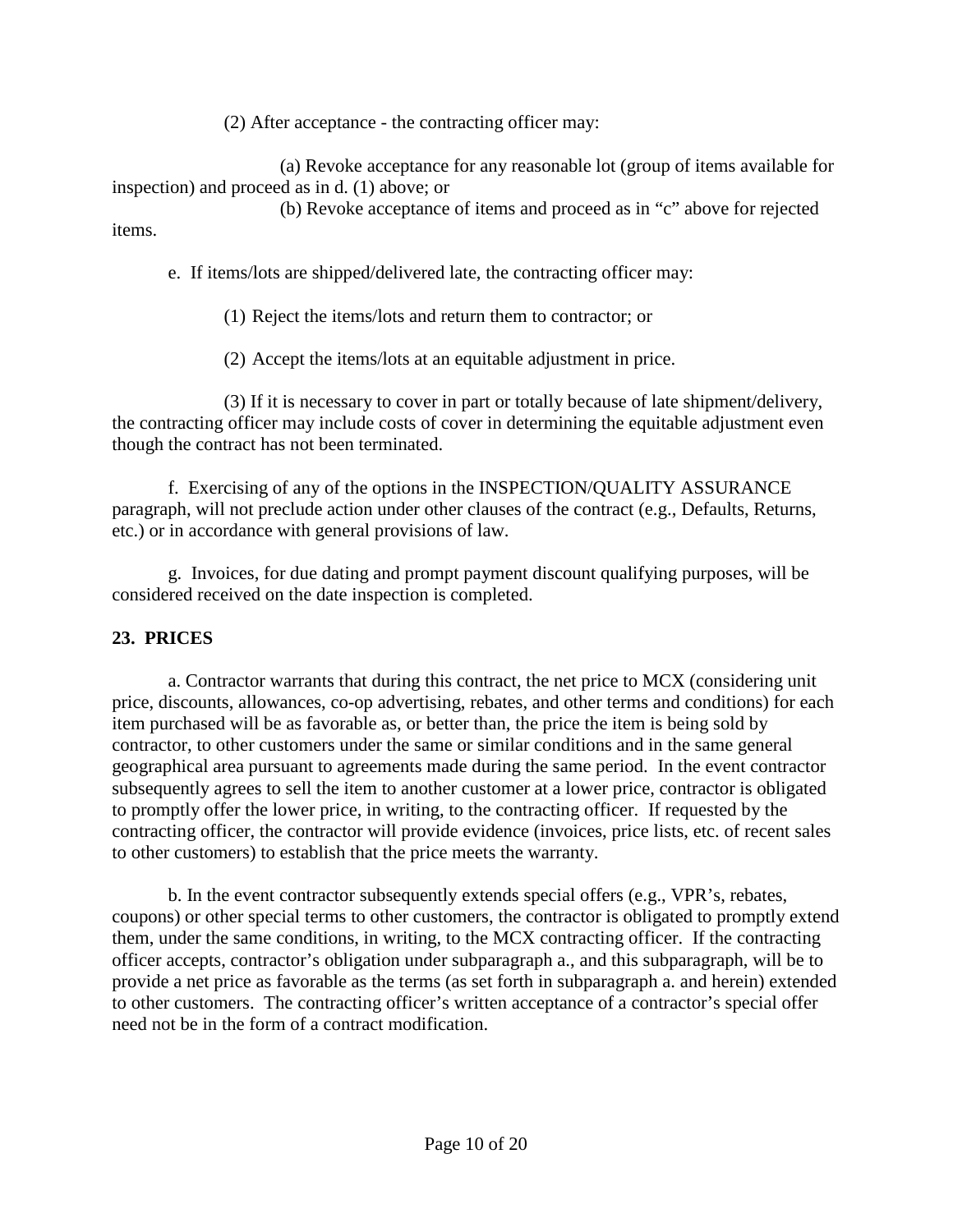c. The above warranty and obligations may be modified only by written agreement between contractor and the contracting officer, based upon written justification acceptable to the contracting officer.

d. The prices will remain firm for the contract period. However, written requests for adjustment may be considered, when accompanied by documentation substantiating significant and unforeseen cost increases which occurred after the date of award. Granting of any price increase is at the sole discretion of the contracting officer.

<span id="page-10-0"></span>**24. RETURNS**. In any case where items or lots are to be returned (e.g., as defective/nonconforming, late, or under another clause) the contract value of the goods, as of the date the items are returned, will be charged back to the contractor and the following will apply:

a. The contracting officer will notify contractor of decision to return the item/lot and request disposition instructions. Returns of items of lots with a cost price under \$250 may be made without prior notification. The contracting officer may request refund of any payments and an advance to cover the costs of contractor's instructions (e.g. transportation and other related expenses). Title and risk of loss pass to contractor upon shipment from the MCX facility.

b. MCX will deduct the cost of returned items including any transportation costs, from any payment due the contractor. If no money is due the contractor to offset the cost of the returns, a notice of the balance due will be sent to the contractor. The contractor must reimburse MCX within thirty days of the date of the notice. In the event that the thirty days expires and the contractor's debt has not been paid by check or deducted from payments due the contractor, MCX will begin to accrue interest against the balance for each thirty days thereafter. The interest charge will be calculated using the balance due at the end of each thirty day period. The interest rate will be the rate established by the Prompt Payment Act (refer to [http://www.fms.treas.gov/prompt/index.html\)](http://www.fms.treas.gov/prompt/index.html).

c. Unless otherwise provided, MCX will retain earned discounts and allowances, such as, but not limited to: prompt payment discounts, distribution allowances, bottom line discounts, special allowances, advertising allowances, discounts in lieu of warranty, and freight allowances. With the exception of freight allowances, all of these discounts or allowances may be credited the contractor on a pro rata basis in conjunction with the return of defective/nonconforming items resulting from inspection and rejection of all or part of a "lot."

d. If contractor fails to provide instructions within ten days or such other reasonable time as the contracting officer allows, refuses to accept returned items or lots, or fails to provide a requested or refund of payment, the contracting officer may, at contracting officer option and in addition to other remedies specified elsewhere in the contract:

(1) Advertise the item/lot in one or more local newspapers or trade journals and sell the item/lot for the best price at the place where the item/lot is located; or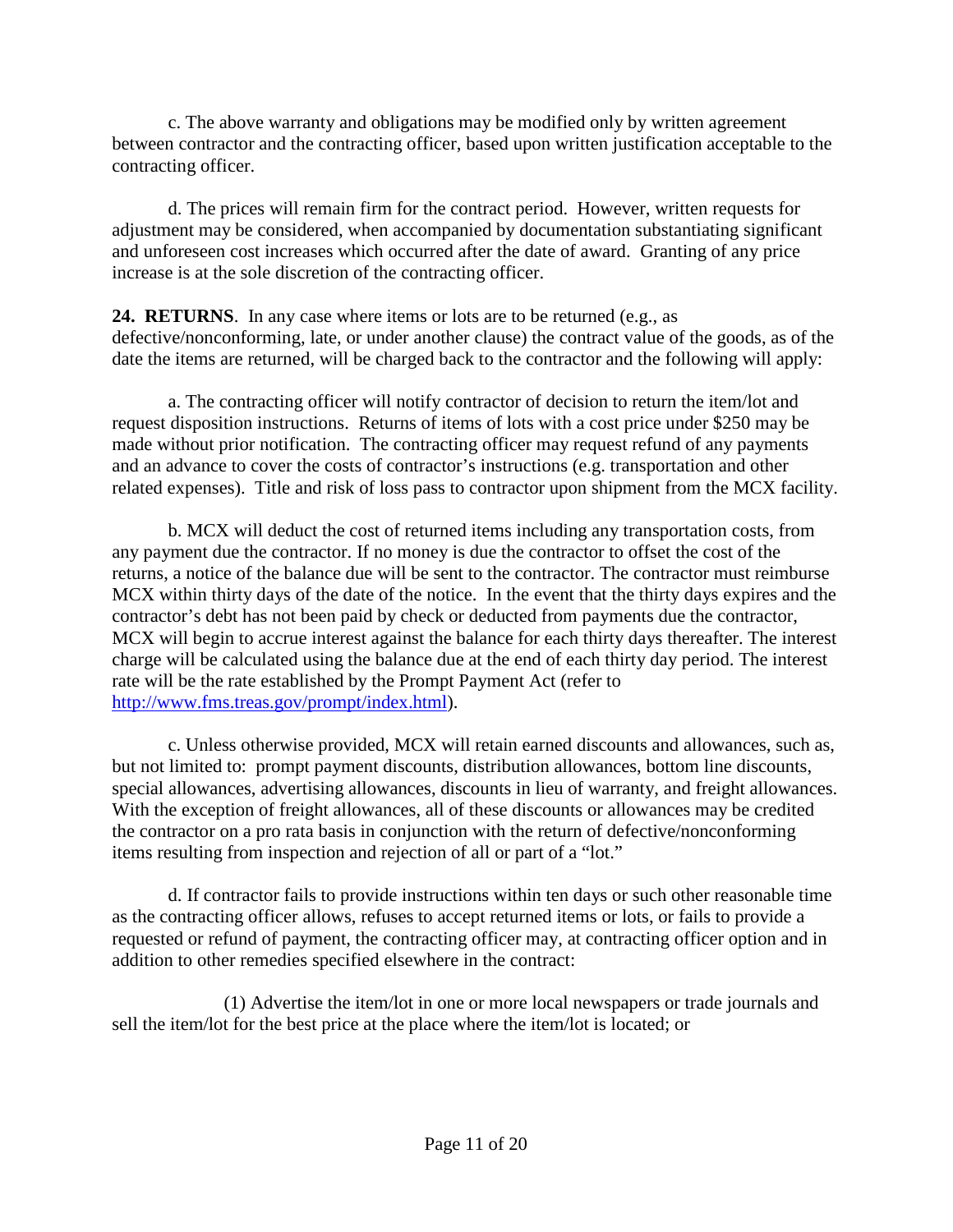(2) Turn the item/lot over to a government property disposal office if there is no responsive offer from a responsible source to an advertisement ({1} above) or if the contacting officer otherwise determines the item/lot is not readily salable for other than scrap or salvage.

e. MCX will credit contractor for any surplus over the amount due from contractor for payment for the goods and incidental and consequential damages.

f. Contractor must notify the contracting officer in writing within 90 days after a request for payment, or a deduction from payments is made, if returned merchandise is not received or is received in quantities or at prices different from the document supporting a deduction. Claims against MCX for non-receipt will not be honored after this 90 day period.

<span id="page-11-0"></span>**25. CONTRACTOR LIABILITY**. In addition to the liabilities specifically provided for in other clauses, contractor will be liable as follows for failing to fully and timely perform in accordance with all contract provisions:

a. Incidental damages, including expenses reasonably incurred in inspection, receipt, packing, rejection or screening of goods in lieu of rejection, care and custody of goods rightfully rejected, transportation, and any other reasonable expenses incident to contractor's failure to fully and timely perform in accordance with all contract provisions.

b. Contractor will not be liable for incidental damages if the failure to perform arises out of causes beyond the control and without the fault or negligence of the contractor and any subcontractors and suppliers. Such causes may include acts of God or of the public enemy, acts of the Government in either its sovereign or contractual capacity, fires, floods, epidemics, quarantine restrictions, strikes, freight embargoes, and unusually severe weather. In such case, contractor must provide prompt written notice to the contracting officer. The contracting officer may accept late, partial or substituted performance, or may terminate the contract in whole, or in part, effective immediately upon receipt of written notice by contractor.

### <span id="page-11-1"></span>**26. SURVEILLANCE**

a. MCX may perform electronic or other types of surveillance in MCX facilities. Contractor will inform its employee representatives that such surveillance may be conducted and that individuals implicated in improprieties may be found unacceptable for employment in any MCX facility, and prosecuted in Federal court for any resulting law violation. Contractor will obtain written certification from all its personnel, to include employees and representatives performing contract functions at exchange facilities, and will maintain the certification on file for the period of the contract. The form for this certification is shown below.

### EMPLOYEE CERTIFICATION

I, eertify that has informed me electronic surveillance may be used to verify contract compliance and detect improper handling of funds. If a violation is detected, I understand that I may be found unacceptable for employment in any MCX facility and prosecuted in federal court for any resulting law violation.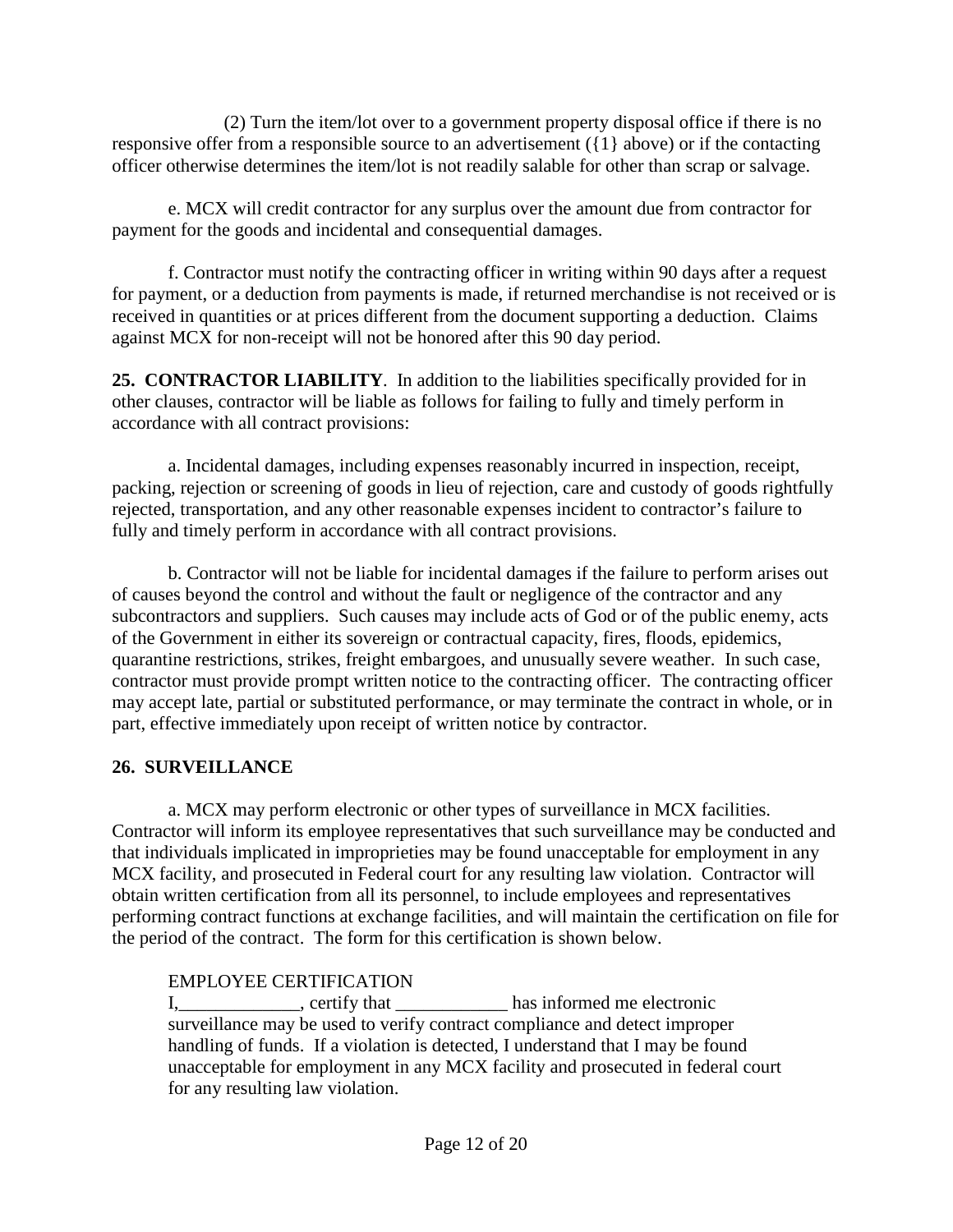Signed Dated

b. Contractor is liable and will pay MCX for losses under this contract detected by surveillance or otherwise discovered.

### <span id="page-12-0"></span>**27. WITHHOLDING**. MCX may withhold payment for:

a. Amounts due or creditable to MCX under this contract (e.g., returns, damages, etc.).

b. Amounts otherwise due or creditable to MCX. Any dispute will be processed under the Disputes clause unless it became due pursuant to another contract which included a Disputes clause.

c. In conjunction with any withholding, MCX will retain the benefit of all earned discounts and allowances including, prompt payment discounts, rebates, distribution allowance, discounts in lieu of warranty, and freight allowances. Prompt payment discounts and rebates will also be considered earned if they would have been earned except for the withholding.

<span id="page-12-1"></span>**28. NONWAIVER OF DEFAULTS**. Any, failure by MCX at any time, or from time to time, to enforce or require strict performance of any terms or conditions of this contract will not constitute waiver thereof, and will not affect or impair such terms and conditions in any way, or MCX's right at any time to avail itself of such remedies as it may have for breach or breaches of such terms and conditions.

### <span id="page-12-2"></span>**29. DEFAULTS**

a. The contracting officer by written notice of default, may terminate any bilateral contract in whole or in part for contractor's failure to:

(1) Ship/deliver conforming items or provide conforming services within the time specified.

(2) Timely comply with other contract requirements including, e.g., the obligation to provide disposition instruction, repair or replace defective items.

(3) Make progress such that performance of the contract is endangered, provided contractor does not cure such failure within 10 days (or such other period as the contracting officer may authorize in writing) after receipt of notice from the contracting officer specifying such failure.

b. In the event of default, the contracting officer may "cover" by making, in good faith and without unreasonable delay, any reasonable purchase of, or contract to purchase, goods or services in for those due from contractor. Substitute items need not be identical, or the same or similar, as long as they meet the same general needs of MCX at the time of cover, as determined by the contracting officer.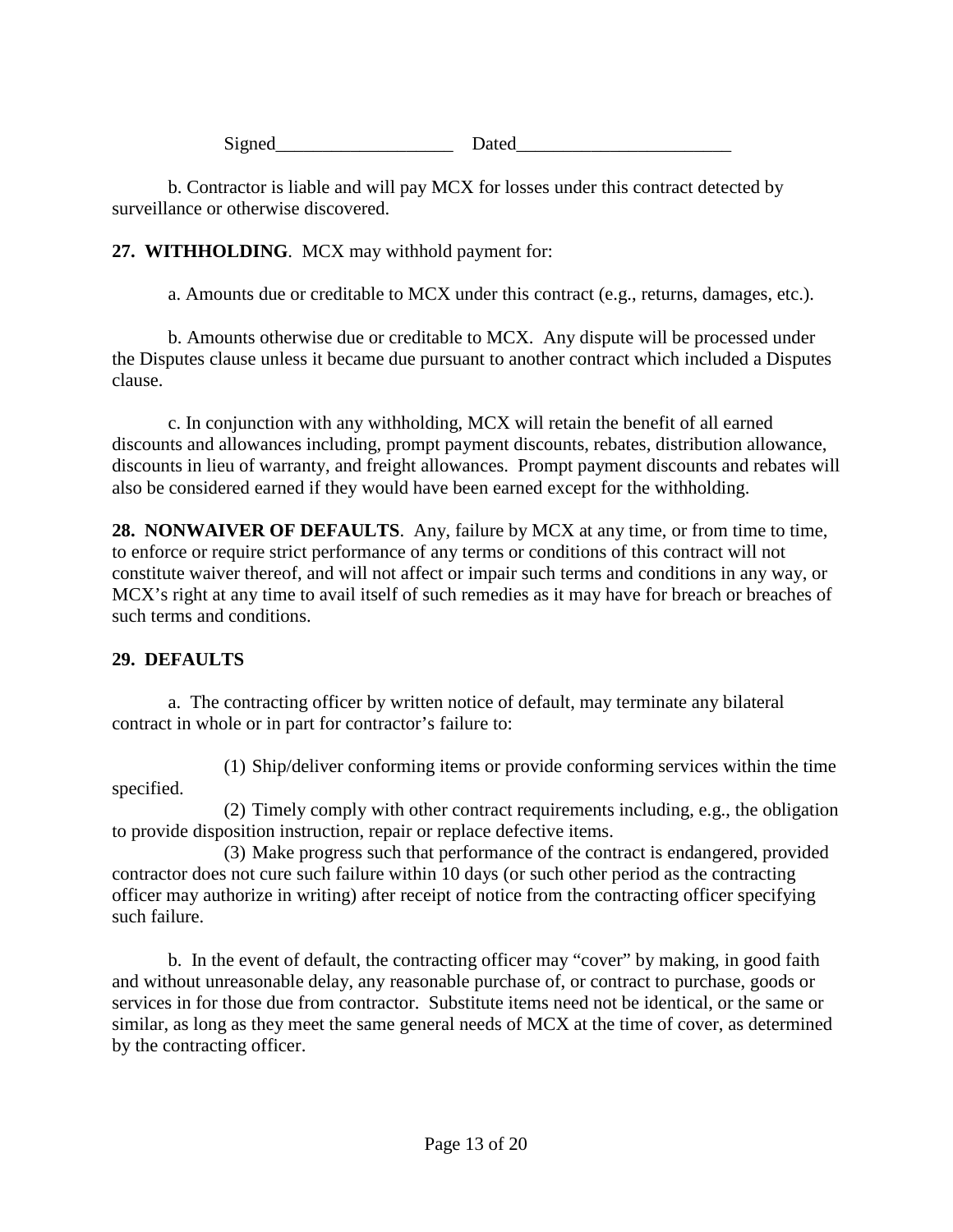c. Except as to performance terminated in accordance with the above, contractor is obligated to continue to perform the contract.

d. Time is of the essence in performance of MCX contracts.

## <span id="page-13-0"></span>**30. RESTRICTIONS ON PURCHASES OF FOREIGN GOODS**

a. Contractor will not acquire for use in the performance of this contract any merchandise, equipment, supplies or service originating from, processed in, or transported from or through, the countries prohibited from commerce by the U. S. Government. This restriction includes merchandise, equipment, supplies or services from any other country that is restricted by law, regulation, or executive order at any time during performance of the contract. Lists of entities and individuals subject to economic sanctions are included in the Office of Foreign Assets Control's (OFAC), Department of the Treasury, List of Specially Designated Nationals and Blocked Persons at [http://www.treas.gov/offices/enforcement/ofac/sdn.](http://www.treas.gov/offices/enforcement/ofac/sdn) More information about these restrictions, as well as updates, is available in the OFAC's regulations at 31 CFR Chapter V and/or on OFAC's website at [http://www.treas.gov/offices/enforcement/ofac.](http://www.treas.gov/offices/enforcement/ofac)

b. Contractor agrees to insert the provision of this clause, including this paragraph, in its subcontracts.

# <span id="page-13-1"></span>**31. AUTOMATIC DATA PROCESSING VIRUS**

a. Contractor furnished Automatic Data Processing (ADP) products must be virus free. ADP products includes but is not limited to, firmware (e.g. cash registers, modems, printers, personal and mainframe computers), packaged software programs, software programs tailored for MCX, demonstration diskettes, subscribed data bases, electronic mail, drawings, reports, Electronic Data Interchange systems and maintenance diskettes.

b. Contractor warrants that the ADP products provided have been controlled and protected to avoid virus contamination. This warranty will end ninety calendar days after proper product installation unless contractor changes (modifies, upgrades or provides approved substitutes) the product. If a change occurs, the warranty will end ninety calendar days after such changes are installed on MCX property.

c. If there is evidence reasonably tracing a virus contamination to the product provided under this contract, MCX will notify the contractor. The contractor will be liable for all costs incurred by MCX in removing the virus, correcting damaged ADP products and including labor, repair costs and replacement ADP products.

d. Contractor warrants that all software sold to MCX for retail sales is virus free. Contractor warrants that ADP products have been controlled and protected to avoid virus contamination. If a contractor product is returned to MCX by a customer because of virus contamination, contractor agrees to accept return of the product, regardless of when it was purchased by MCX or shipped by contractor, and to replace it at no cost to MCX or the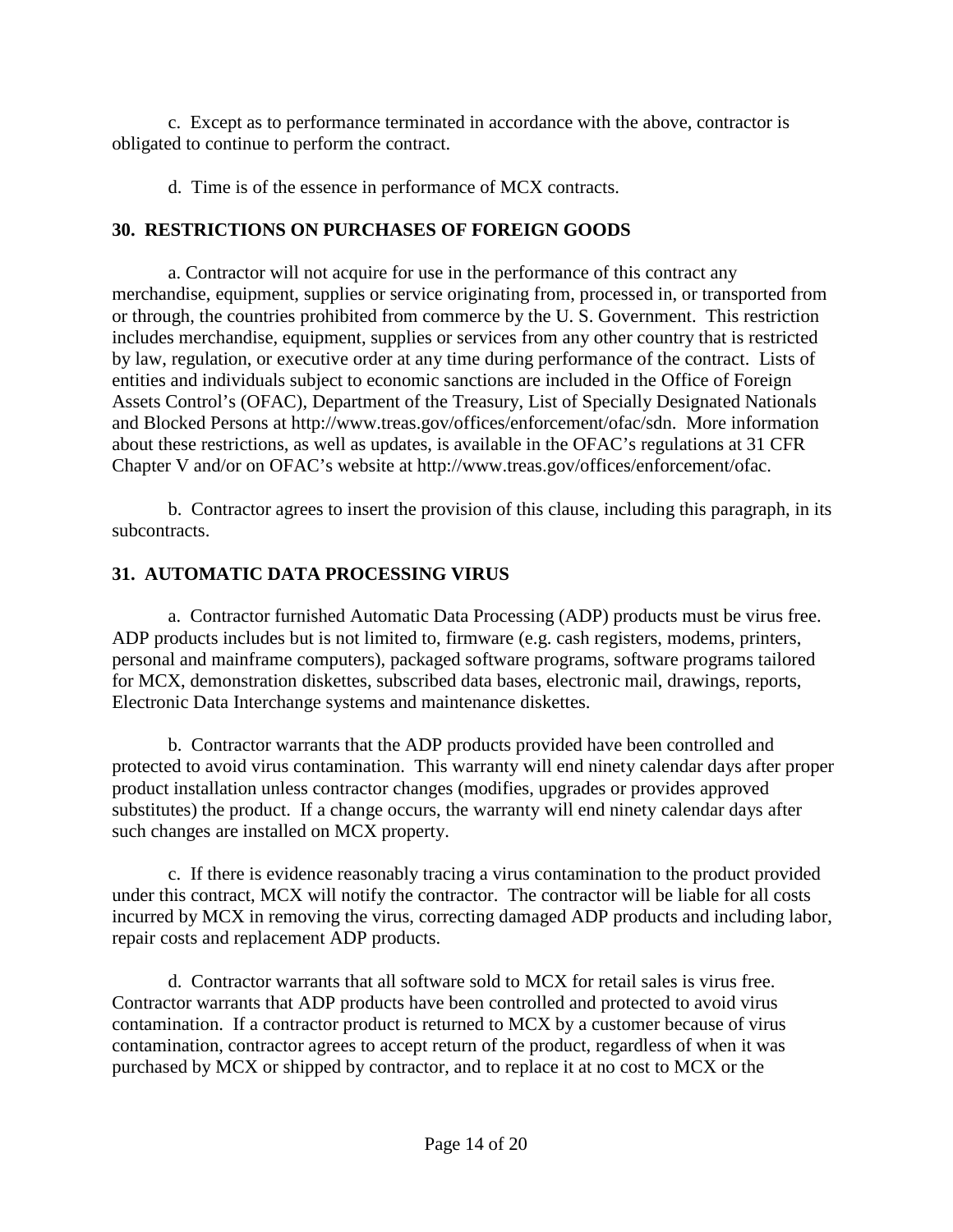customer. Claims against MCX as result of virus contaminated retail products will be handled in accordance with the Hold Harmless and Indemnification clause in this agreement.

<span id="page-14-0"></span>**32. MCX/VENDOR PARTNERSHIP MARKETING PROGRAM.** The MCX Marketing program consists of numerous elements to enhance the sale of consumer products and services. At the contractor's request, MCX will give the contractor the opportunity to participate in selected elements of the Program. All participation will be in conjunction with the sale of authorized products and services to authorized customers. MCX reserves the right to limit the degree of participation based on availability, designated themes of special events, and the overall goals of the program.

<span id="page-14-1"></span>**33. MCX SELL PRICE**. Any reference to MCX sell or retail prices are solely for MCX information and internal purposes and do not constitute an agreement to sell any product at a particular price.

# <span id="page-14-2"></span>**34. CONFORMANCE WITH APPLICABLE LAWS AND REGULATIONS**. By

supplying merchandise to MCX, contractor warrants that it has complied with all applicable laws and regulations governing the manufacture, sale, packing, shipment, and delivery of the merchandise. Contractor certifies that it, its subcontractors, and its suppliers have complied with applicable labor laws, including, but not limited to, the Fair Labor standards Act (FLSA). Contractor will notify subcontractors that MCX requires merchandise be made in compliance with the FLSA and will provide subcontractors with information regarding the requirements of FLSA. If requested by the contracting officer, contractor will promptly provide subcontractor names and manufacturing sites. Contractor will have an effective monitoring program for it, and its subcontractors and suppliers, and will display Wage and Hour Division posters in workers' language and other appropriate material, provided by U.S. Department of Labor (DOL) through MCX, at U.S. work sites inviting workers to make inquiries about the Fair Labor Standards Act. Further, the contractor shall be responsible to comply with any and all laws which may from time to time be in effect governing the hours, wages, labor relations (including collective bargaining), workmen's compensation, working conditions and other matters pertaining to labor standards of the country, or political matters pertaining to labor standards of the country, or political subdivision thereof, wherin this contract is to be performed.

<span id="page-14-3"></span>**35. INSURANCE**. The Contractor shall maintain, during any contract period, insurance coverage as stated in this contract, with insurance company(ies) acceptable to MR, MCCS, and MCX. Acceptable is defined as a carrier that is A rated by A.M. Best, Inc., or equivalent. All liability insurance coverage will name the United States, NAF Business and Support Services Division (MR), MCCS, and MCX as additional and several insureds for claims, demands, suits, judgments, costs, charges, and expenses arising out of or in connection with any loss, damage, or injury resulting from the negligence or other fault of Contractor, or Contractor's agents, representatives, or employees. The certificate of insurance will carry an endorsement waiving the Contractor's right to subrogation against the United States, MR, MCCS, and MCX. If not otherwise indicated in the purchase order or contract, Contractor shall maintain, the following types and minimum amounts of insurance; however, in no event shall the coverage be less than the minimum requirements established by applicable state and local regulations and laws for the risk associated with the supplies or services to be provided by the contract: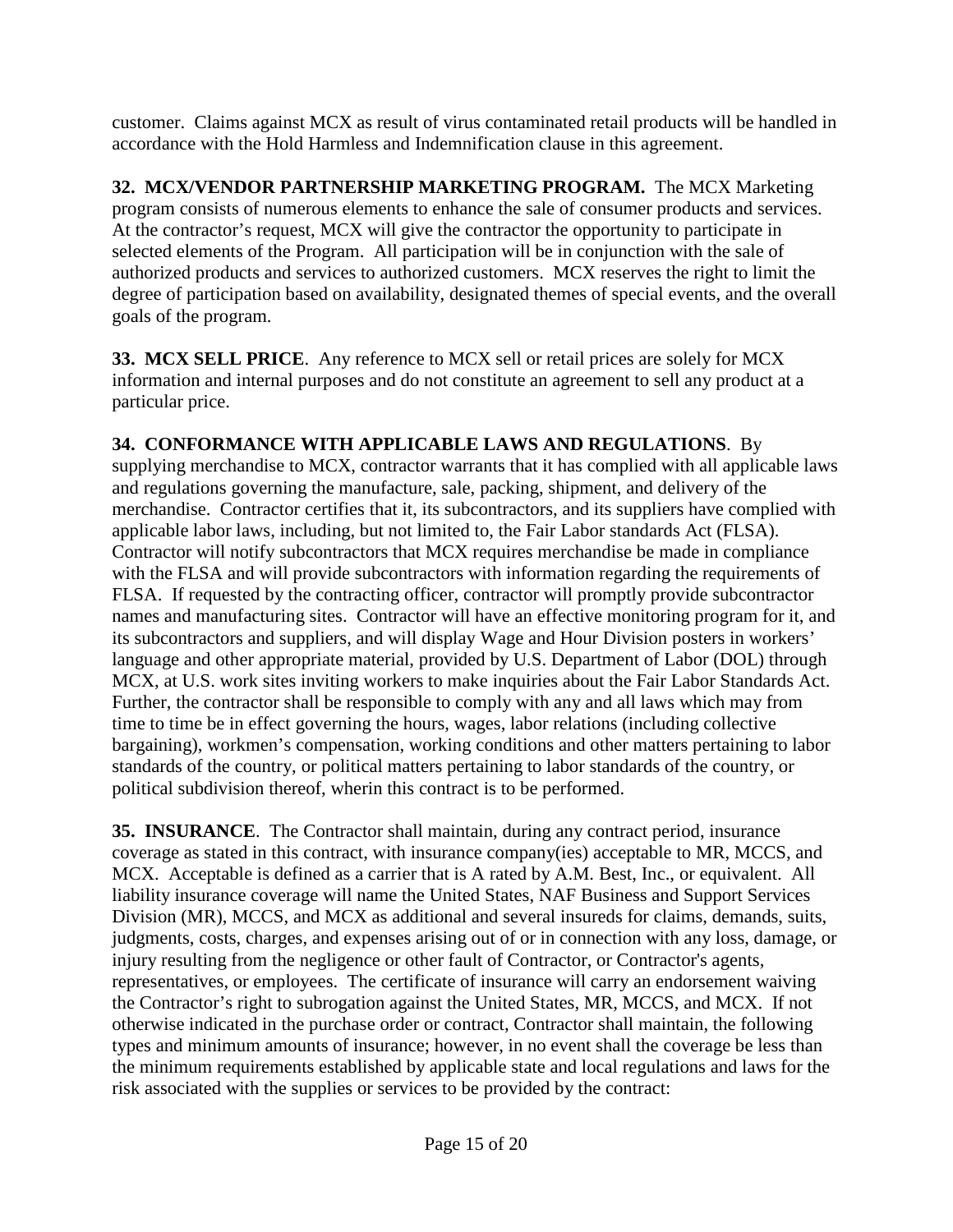a. Comprehensive General Liability Insurance

\$1,000,000 per occurrence / \$2,000,000 Total Policy Aggregate \$1,000,000 Personal Injury/Advertising Injury \$2,000,000 Products and Completed Operations Aggregate

b. Workers' Compensation and Employer's Liability Insurance. The Contractor shall carry a workers' compensation and employer's liability policy which provides statutory benefits covering all their employees in those states where they are located and working at MCCS or MCX facilities, or in support of MCCS or MCX. Contractor shall maintain the greater of the following types and minimum amounts of insurance:

\$1,000,000 per employee / per claim / per occurrence \$1,000,000 per claim / per occurrence for occupational illness or disease

c. Automobile Bodily Injury and Property Damage Liability Insurance. The Contractor shall maintain business auto insurance covering all owned, non-owned, and leased vehicles with a combined single limit of \$1,000,000 and a \$2,000,000 aggregate policy limit.

<span id="page-15-0"></span>**36. PERMITS AND LICENSES**. Contractor shall, at his own expense, obtain all necessary permits, give all notices, pay all license fees and comply with all laws, rules, ordinances, and regulations relating to the preservation of the public health or applicable to the service or business carried on under this contract. The burden of determining applicability of licensing requirements, laws, ordinances, and regulations for Contractor and his employees rests with the Contractor.

<span id="page-15-1"></span>**37. NON-EXCLUSIVE CONTRACT**. Unless specified elsewhere, this contract does not establish Contractor as the sole supplier of goods or services to be provided on this military installation.

<span id="page-15-2"></span>**38. PERSONAL IDENTIFICATION OF CONTRACTOR PERSONNEL**. If Contractor will access a Marine Corps installation in support of the purchase order or contract, Contractor and any subcontractors are required to comply with applicable MR, MCCS, or MCX identity verification procedures, installation access requirements, and security clearance policies.

<span id="page-15-3"></span>**39. DRUG-FREE WORK PLACE**. To the extent applicable, the Contractor will comply with the requirements of the Drug Free Workplace Act of 1988 (41 USC sec. 701, Pub. L. 100-690, as amended).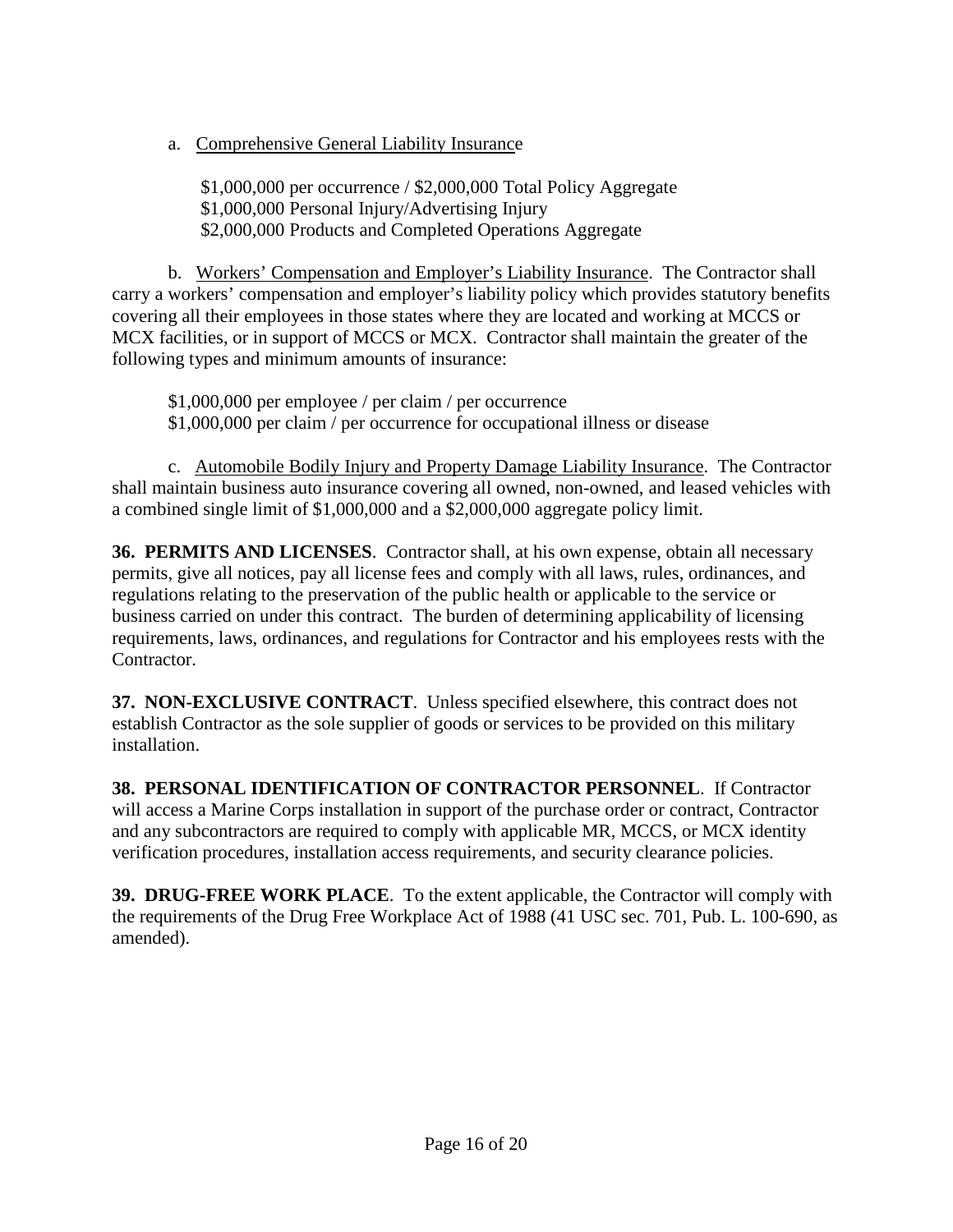#### <span id="page-16-0"></span>**40. INVOICING AND PAYMENT**

a. Invoicing Instructions. In order to be considered proper invoices for purposes of the Prompt Payment Act, invoices must be submitted as follows:

(1) Contractor must prepare a separate numbered invoice for each order or part of an order. Do not consolidate multiple purchase orders on one invoice. Additionally, when partial shipments are authorized, use a separate invoice. Do not duplicate an invoice number used for prior billings.

(2) Invoices must be issued by the company whose name is on the contract/order (unless otherwise authorized by Contracting Officer) and must contain the following minimum information to enable timely payment:

(a) Name of Contractor.

(b) Invoice date. This cannot be a date earlier than the ship date required by the contract or purchase/delivery order. In the event that the invoice date is a date earlier than the required ship date, MR, MCCS, or MCX retains the right either to return the improper invoice to the Contractor for correction or to change the invoice date to be the required ship date. In the event that an improper invoice is returned to a Contractor because the date on the invoice is earlier than the required ship date or because the invoice is improper for any other reason, the invoice date, for purposes of prompt payment discounts, will be considered to be the date of receipt of the corrected, proper invoice.

(c) Contract or purchase/delivery order number.

(d) Item description and quantity shipped/delivered.

(e) Contract/order line item cost and total.

(f) Shipping and discount terms, including prompt payment discounts, and special allowance(s) if included in the contract. Prompt payment discounts and special allowances must be shown on the invoice using percentage figures only. Do not deduct any of these from the item cost or from the invoice total.

(g) "Ship To" address as shown on order or contract.

(h) Freight charges (on FOB origin shipments).

(i) Name, title and phone number of Contractor's contact person.

(j) Complete "remit to" mailing address on the invoice to indicate where Contractor's payment is to be sent. This address must be the same address as on the contract unless in accordance with paragraph b.(8) below.

(3) Correcting invoices and credit memos must be marked as such and must crossreference the corrected invoice.

b. Payment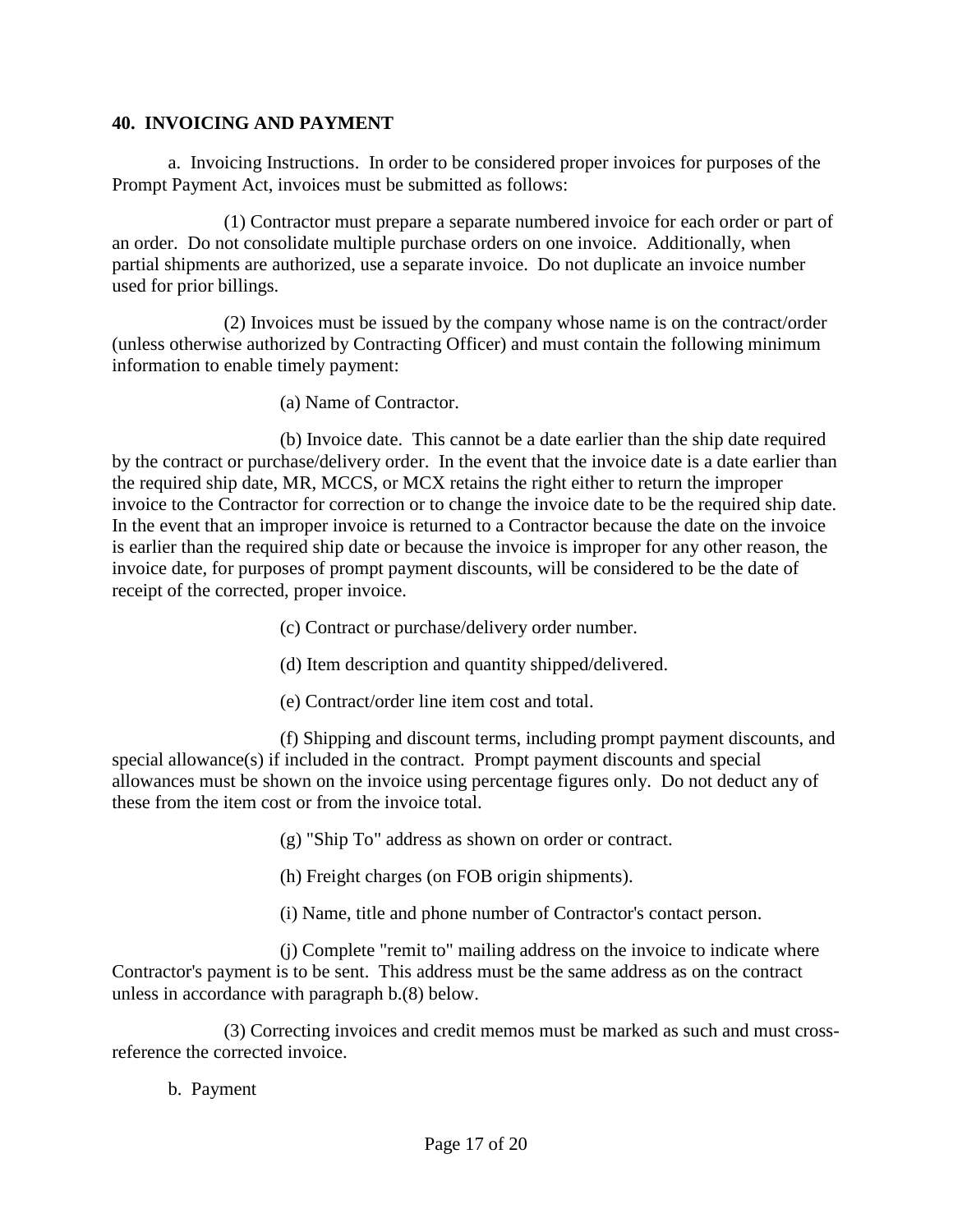(1) A proper invoice is an invoice which contains all of the information/documentation specified in paragraph a.(2) above, and is sent to the address specified in the contract or purchase/delivery order for the designated MR or MCCS paying office. Improper invoices may be returned without payment to the Contractor.

(2) The net payment date for MR, MCCS, and MCX contracts is established at 30 days after receipt of a proper invoice. Discounts for prompt payment, if included in the contract, will be applied as follows:

(a) If the contract or purchase order specifies a prompt payment discount period of less than 30 days, the discount will be taken if payment can be made within the stated period otherwise the net payment will be due 30 days after receipt of a proper invoice.

(b) If the contract or purchase order specifies a prompt payment discount period of 30 days or more, the discount will be taken if payment can be made within the stated period otherwise the net payment will be due 30 days after the prompt payment discount period ends.

(c) If the contract fails to specify any prompt payment discount, then net payment will be due 30 days after receipt of a proper invoice.

(3) In the event that a prompt payment discount, or other special discounts or allowances specified on Contractor's invoice are better than that specified in the contract or purchase order, MR, MCCS, or MCX may take the more favorable discounts and/or allowances.

(4) For the purpose of determining whether payment is timely made by MR, MCCS, or MCX a "day" is counted for each calendar day. When payments fall due on Saturday, Sunday or legal Federal holidays, payments made the following business day will not incur late payment interest penalties.

(5) A discount for prompt payment can be taken by MR, MCCS, or MCX if the discounted payment is made within the discount period specified. The prompt payment discount period begins to run on the date of the invoice. Computation of the period for prompt payment discounts begins with the date of invoice; computation for net payment begins with receipt of a proper invoice.

(6) Payment is made:

(a) the date a check for payment is dated.

(b) the date an electronic fund transfer is received, regardless of the date the financial institution posts the transfer.

(c) the date a withholding authorized by the contract is initiated by MR, MCCS, or MCX.

(7) Payment will be made by mailing a check to the address shown on the contract, unless the Contractor provided a different "remit to" address to the Contracting Officer at the time the terms were negotiated or the contract was issued.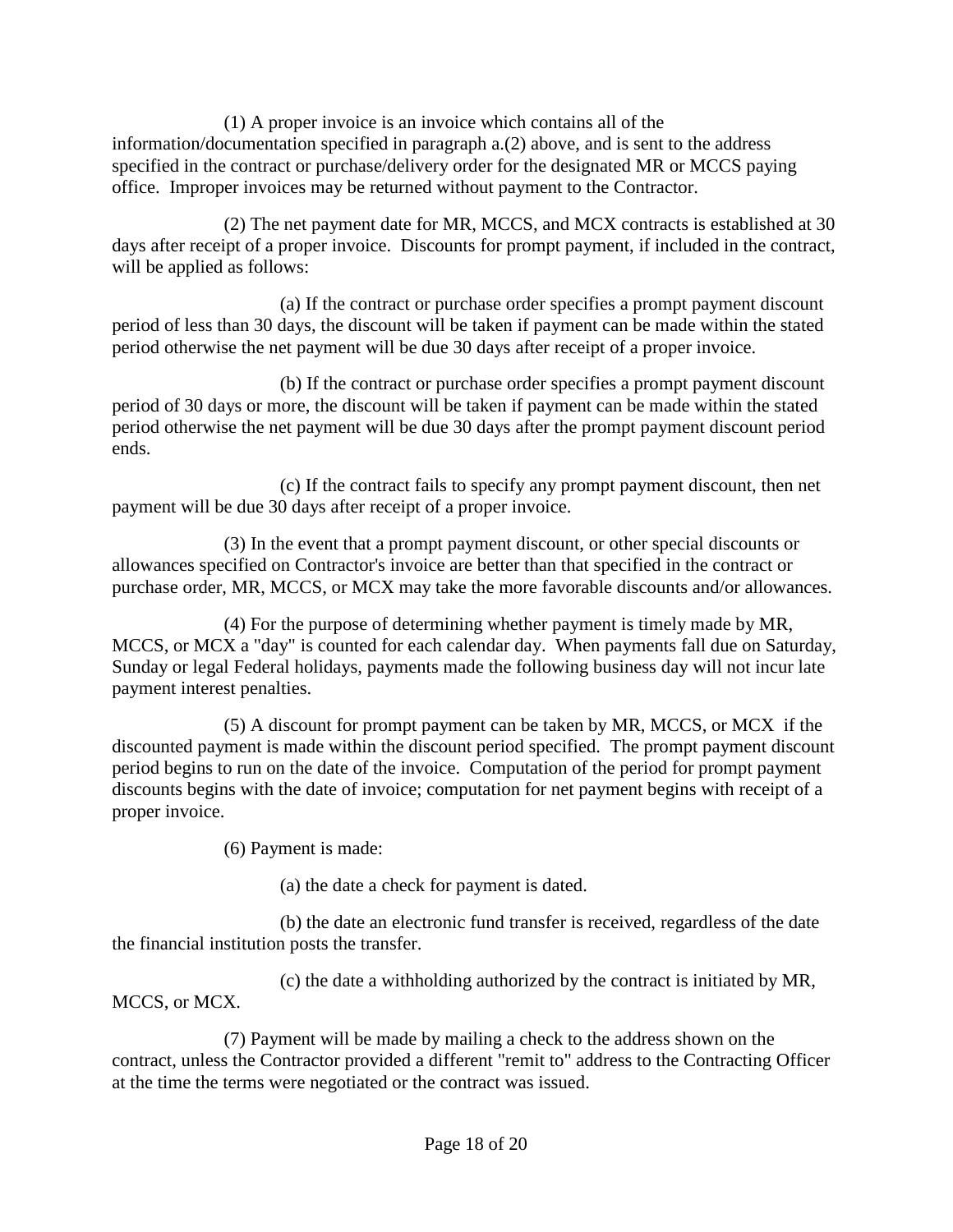(a) If a Contractor wishes to change the address (e.g., street, P.O. box, city/state) to which payment should be sent or wishes its payments to also reflect a factor's name and be sent to the factor's address, the request must be in writing, signed by a responsible official of the Contractor, and submitted to the Contracting Officer. All such requests must clearly establish which division or subsidiary of a corporation such changes apply to and the address which is superseded by the changes. These changes will become effective on the date determined by MR, MCCS, or MCX, normally 30 days after approval. Changes will be done on an accommodation basis only, with the understanding that no legal obligation is imposed on MR or MCCS for failure to make payment to the new payee/address.

(b) Any request by the Contractor to change the name shown on the contract or to delegate its obligation under the contract must be sent to the Contracting Officer within 30 days of the change.

(8) Any questions or inquiries concerning invoice payments should be directed to the MR, MCCS, or MCX paying office designated on the contract or purchase/delivery order.

(9) Any interest penalties due to Contractors will be computed in accordance with the Prompt Payment Act, 31 U.S.C. 3901-3907, as amended.

<span id="page-18-0"></span>**41. PRIVACY ACT NOTIFICATION (Jan 2008).** If applicable, the Contractor will be required to design, develop, or operate a system of records on individuals, to accomplish an agency function subject to the Privacy Act of 1974, Public Law 93-579, December 31, 1974 (5 U.S.C. 552a) and applicable agency regulations. Violation of the Act may involve the imposition of criminal penalties.

### <span id="page-18-1"></span>**42. PRIVACY ACT (Feb 2008)**

42.1 The Contractor agrees to:

a. Comply with the Privacy Act of 1974 (the Act) and the agency rules and regulations issued under the Act in the design, development, or operation of any system of records on individuals to accomplish an agency function when the contract specifically identifies:

(1) The systems of records; and

(2) The design, development, or operation work that the Contractor is to perform;

b. Include the Privacy Act notification contained in this contract in every solicitation and resulting subcontract and in every subcontract awarded without a solicitation, when the work statement in the proposed subcontract requires the design, development, or operation of a system of records on individuals that is subject to the Act; and

c. Include this clause, including this subparagraph c., in all subcontracts awarded under this contract, which requires the design, development, or operation of such a system of records.

42.2 In the event of violations of the Act, a civil action may be brought against the agency involved when the violation concerns the design, development or operation of a system of